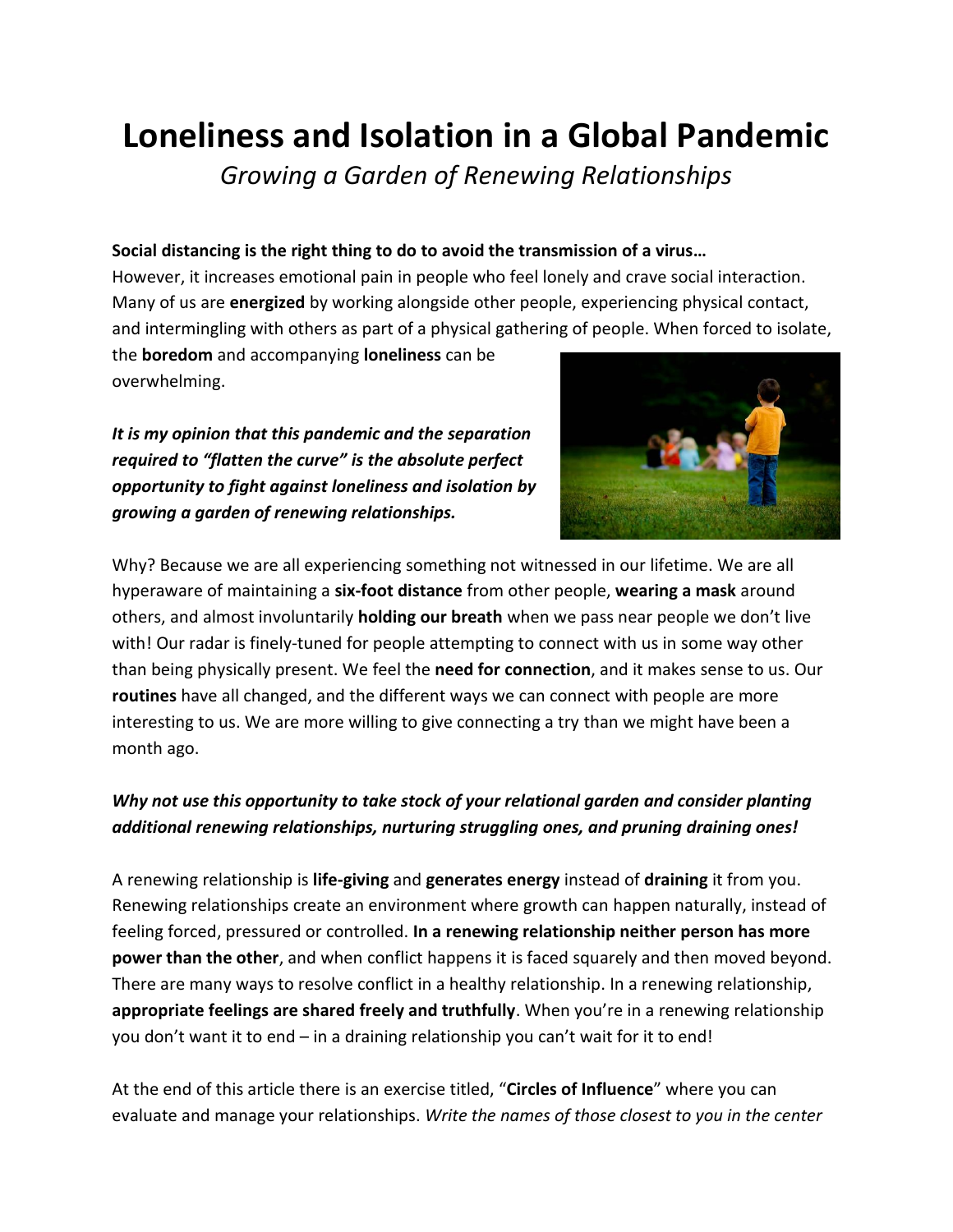*circles based on their influence in your life. Place them either above or below the mid-line based on their positive (above) or negative (below) impact on your life. When you're finished, you'll have a display of where the various relationships in your life land on your circles.* How many are above the line? How many are in the first 2-3 circles versus how many are in outer circles, or almost off the page?

Now you have a better sense of whether you need to **plant new seeds**, **nurture positive relationships**, or **prune your draining relationships** to increase both the quantity and quality of renewing relationships.

Planting and nurturing the seeds of a renewing relationship might be as simple as identifying existing people in your circles with whom you **enjoy being around**. When you discover a person in an outer circle you think might become a renewing relationship, plant the seeds of growth by **reaching out** and **engaging** the person. Nurture current relationships in much the same way. Use the pandemic and our "**stay** 



**at home**" guidelines to begin. Keep in mind that **details** are important and conversation creating an **emotional connection** is more effective.

- *Check-in via call, text or video call with the person and ask how they're doing*
- *Share how you're doing and how isolating is affecting your regular routines*
- *Inquire as to how the pandemic is affecting them with regard to anxiety or fear*
- *Listen carefully for feeling words and common experience, and ask appropriate questions – most conversations die because of a lack of thoughtful questions*
- *Share common interests and talk about your own personal experience*
- *Refuse to dominate the conversation and make sure you are listening as much as you are talking*
- *Your goal is to understand and be understood – not to win or lose in the conversation*
- *For relationships with whom you have a history, share pictures and memories from the past and celebrate good experiences*
- *Share stories that are interesting to both of you*
- *Initially, keep the conversation brief and be sure to close with a request to talk soon*
- *Make a note in your calendar to remind you to make your next call*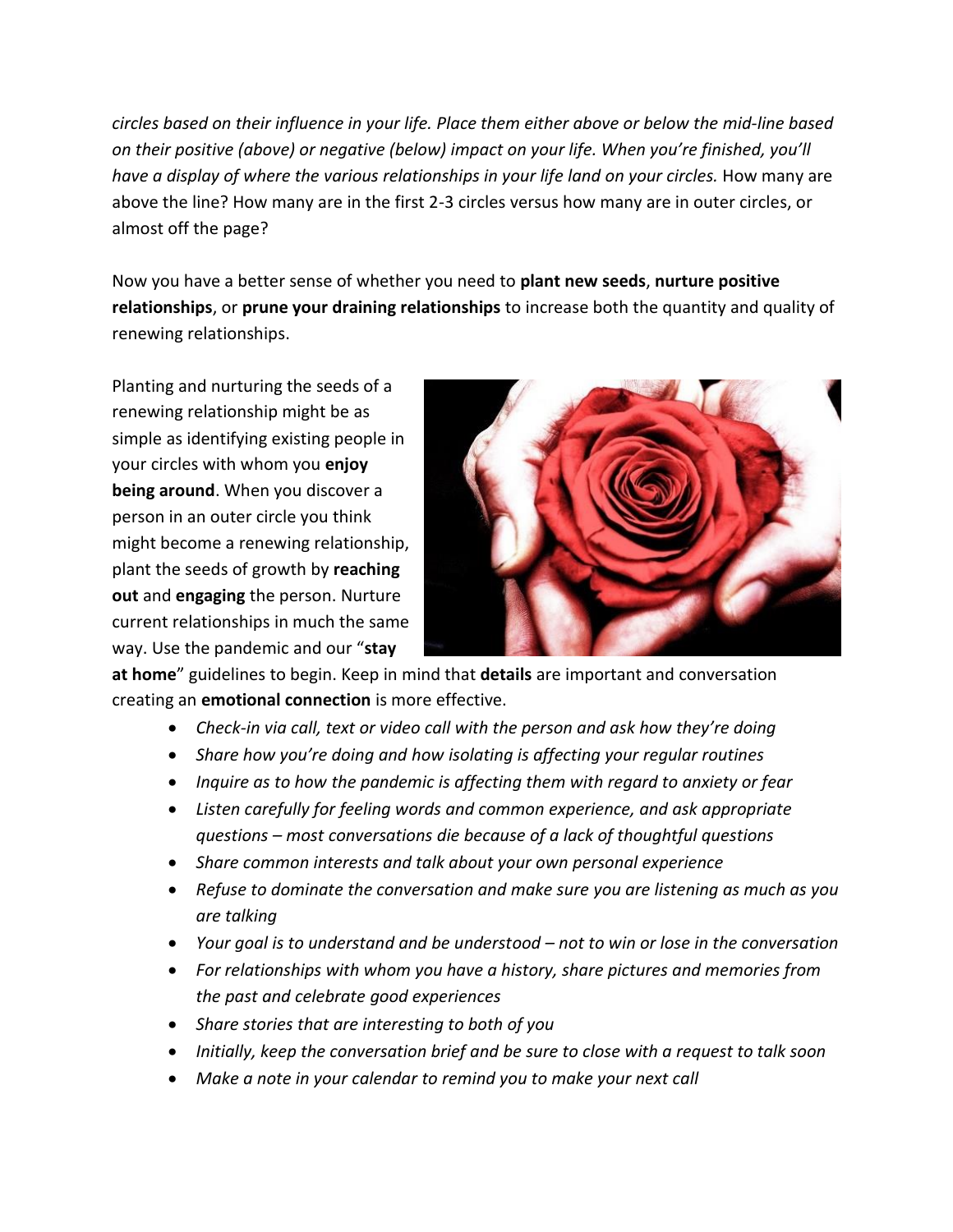For draining relationships, it may be necessary to prune them by choosing to limit the amount of interaction. With **sensitivity** and

**graciousness** make yourself either **unavailable** or **less available**. Depending on the nature of



the relationship, **reasons may or may not be provided**. It is up to you to **protect** your personal energy and know you are not required to submit yourself to a continually draining relationship. If in special cases **pruning is not possible**, then work can be done to **negotiate new boundaries** including a conversation about what is and is not **appropriate** in the relationship.



The more seeds you plant and nurture, the more renewing relationships will populate your **relational garden**. Not all attempts at growing a relationship will work because not everyone you reach out to will be ready to move your relationship to a deeper level. Do not allow this to **frustrate** you or **derail** you from your **goal** of **growing your relational garden** with more renewing relationships.

*The effort you invest to cultivate your connections into renewing relationships will be evidence that you are alive, growing, hopeful and moving forward.*

The alternative to growth is to **retreat** into **isolation**, **loneliness** and **fear**. This will exacerbate your **emotional pain** and separate you from **life-giving, renewing relationships** that can improve the quality of your life in a time of forced social isolation. I encourage you to take advantage of the **immediate opportunity** and step out of your comfort zone and into a **new era** of your relationships. **Your garden will grow** and serve your relational needs for years!



Peaks & Creeks Life Development ♦ PO Box 1596 ♦ Evergreen, CO 80437 [http://peaksandcreeks.com](http://peaksandcreeks.com/) ♦ (720) 382-9420 ♦ [karl@peaksandcreeks.com](mailto:karl@peaksandcreeks.com)